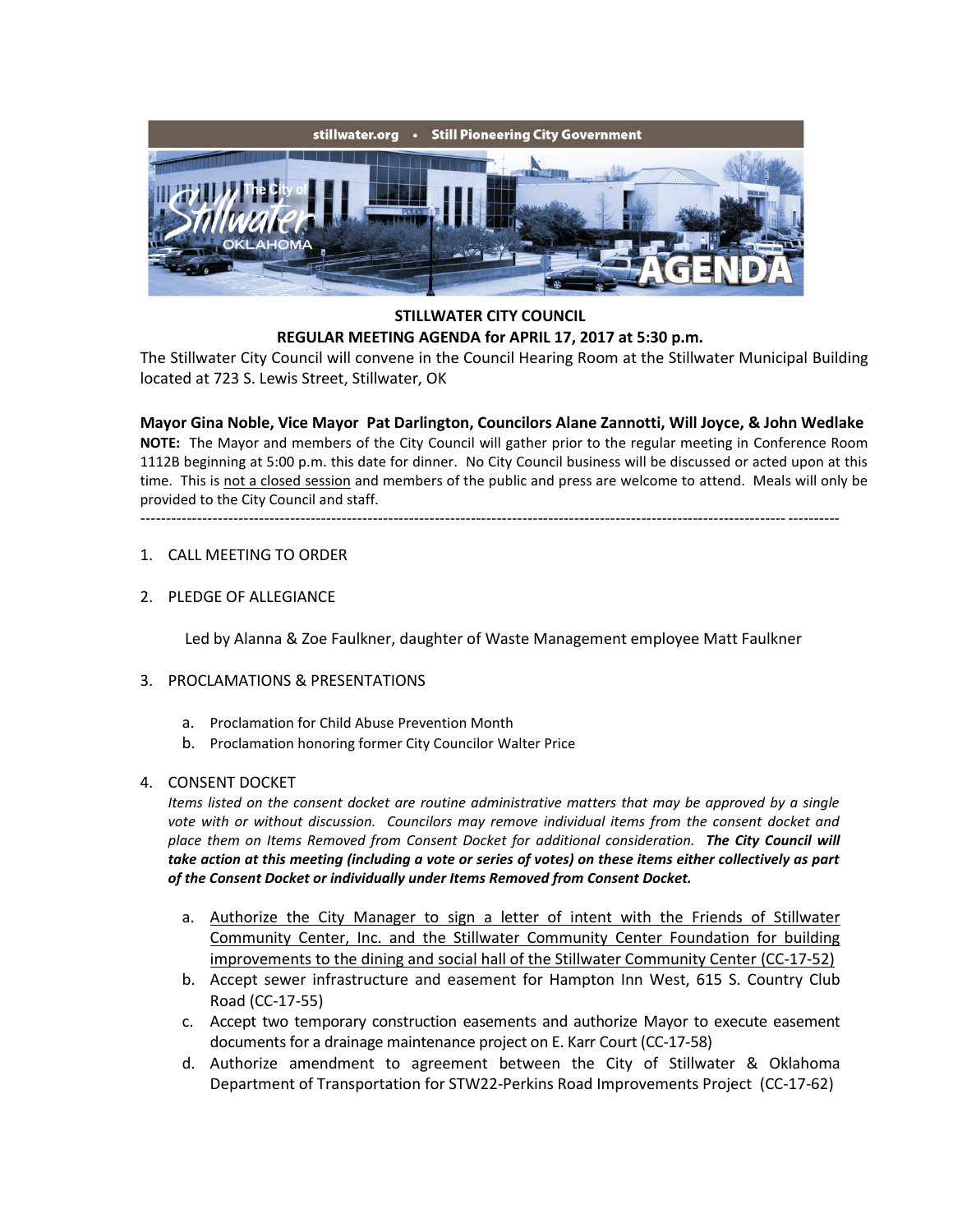- e. Budget amendment establishing estimated revenue for the proceeds of the Mission of Hope 2016 Emergency Shelter grant for which the City acts as the primary sponsor
- f. Budget amendment establishing expenditure budget equal to the amount of proceeds that will be sent to Mission of Hope from the 2016 Emergency Shelter grant for which the City acts as the primary sponsor
- g. Budget amendment correcting an overage in the self-insurance fund due to larger than anticipated health insurance claims, prescription drug costs, workers' compensation settlements, and workers' compensation health claim costs
- h. Budget amendment increasing donation revenue in special events and event fees income with a related increase to the Friday Food Trucks & Tunes expenditure account
- i. Authorize City Manager to sign contracts related to benefits administration for FY 2017- 2018 as follows: (CC-17-57)
	- i) BlueCross BlueShield (third-party administrator) increase of 0.5%, annualized \$1,642;
	- ii) Delta Dental increase of 13%, annualized \$11,437;
	- iii) Nationwide (re-insurance carrier) no change from previous year's funding;
	- iv) Aetna (life insurance carrier) decrease of 17.8%, annualized \$4,141;
	- v) Gallagher Benefit Services (health benefits broker) no change from previous year's funding
- j. Authorize Mayor to execute a Release of Restrictive Covenant in favor of Stillwater Children's Museum Ltd.
- k. Acceptance of the Final Re-Plat of Lot 36, Block 1 and Lot 14, Block 2 of North Tower Park Section 5 (CC-17-60)
- l. Approval of minutes: Regular Meeting April 3, 2017 **APPROVED 5-0 EXCLUDING ITEMS A. AND K.**
- 5. PUBLIC COMMENT ON AGENDA ITEMS NOT SCHEDULED FOR PUBLIC HEARING

*The City Council will hear comments on agenda items not scheduled for public hearing from speakers*  who have submitted a written request in accordance with Sec. 2-25, Stillwater City Code. General *information regarding communication with the City Council in this manner is found on the reverse side of the agenda.*

## 6. ITEMS REMOVED FROM CONSENT DOCKET **ITEM A. APPROVED 5-0 ITEM K. DENIED 5-0**

7. PUBLIC HEARINGS

*The City Council will hear public comments, discuss, and take action at this meeting (including a vote or series of votes) on each item listed under Public Hearings unless the agenda entry specifically states that no action will be taken.*

- a. Receive public comment regarding a request from Bobby & Joyce Douglas for a Specific Use Permit for Food Services in the Office District for property at 823 W.  $11<sup>th</sup>$  Avenue (Staff Memo to Postpone) **TABLED 5-0 UNTIL MAY 15**
- b. Receive public comment regarding a request from Stillwater Medical Center for closing a portion of a general utility easement at 1201 W. 6<sup>th</sup> Avenue (CC-17-54) **APPROVED 5-0**
- c. Receive public comment regarding a request for closing of the north 120 feet of the rightof-way of Duncan Street adjacent to properties addressed as 821 N. Duck Street, 823 N. Duncan Street, and 821 N. Husband Street (CC-17-53) **APPROVED 5-0**
- d. Receive public comment regarding project selection for the 2017 Community Development Block Grant (CC-17-56) **TABLED 5-0 UNTIL MAY 1**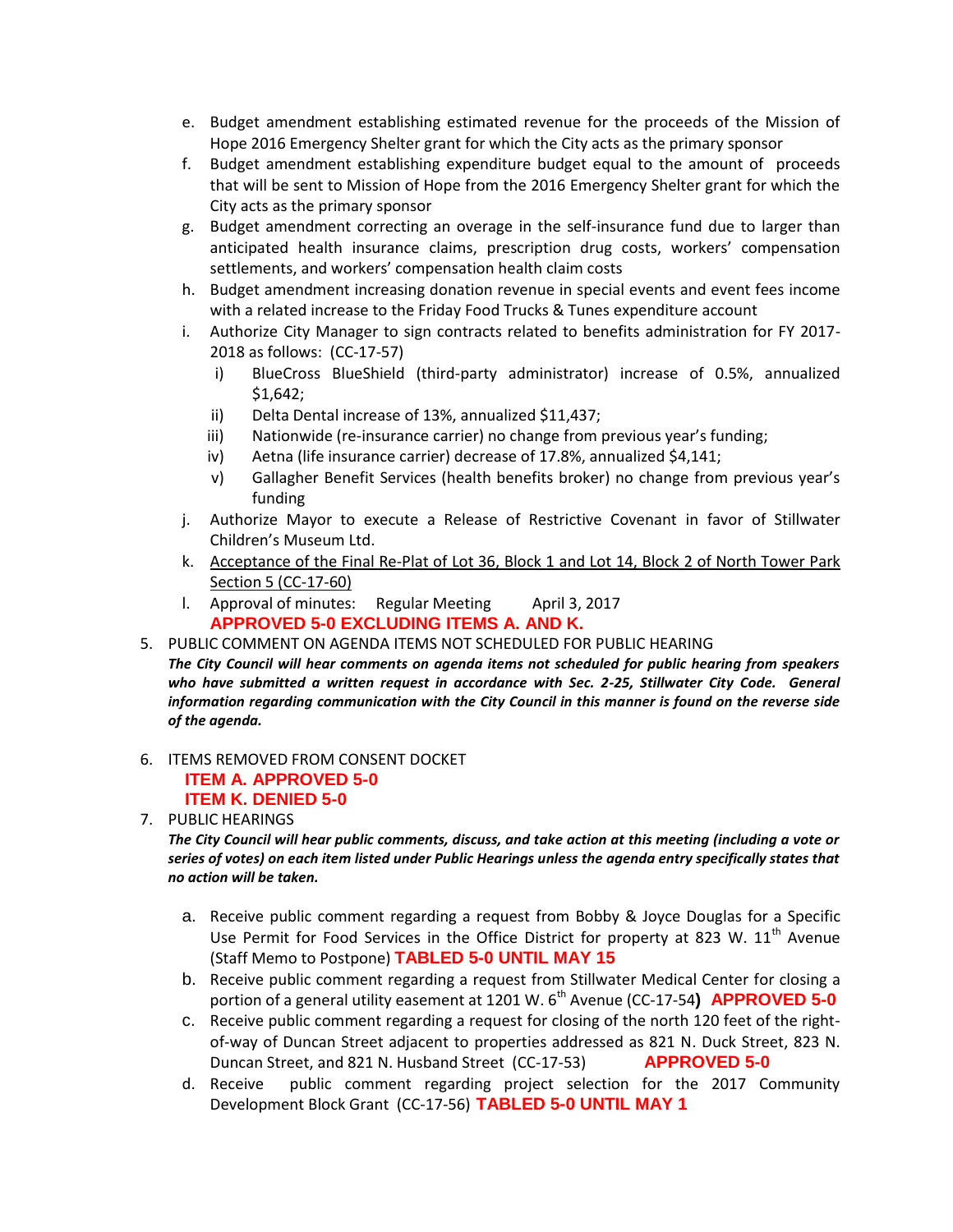- e. Receive public comment regarding the proposed City of Stillwater operating budget for fiscal year 2017-18 **NO ACTION**
- 8. GENERAL ORDERS

*The City Council will discuss and take action at this meeting (including a vote or series of votes) on*  each item listed under General Orders unless the agenda entry specifically states that no action will *be taken.*

- a. Approval of the professional services agreement for final design (bid ready plans) and environmental clearance required for the North Perkins Road improvements from McElroy to Lakeview (Task Order 13, Amendment 2) and associated budget amendment (CC-17-61) **APPROVED 5-0**
- b. Consider proposals from the following for operation of the Multi-Arts Center:
	- i) Friends of Multi-Arts
	- ii) Oklahoma State University **APPROVED 4-1 OPERATION OF THE MULTI ARTS CENTER BY OSU WITH COUNCILOR WEDLAKE VOTING NAY**
- c. Presentation of information to facilitate Council's initiatives for Block 34 (CC-17-51) **APPROVED 5-0 STAFF'S RECOMMENDATION**

#### 9. RESOLUTIONS

*The City Council will discuss and take action at this meeting (including a vote or series of votes) on each item listed under Resolutions unless the agenda entry specifically states that no action will be taken.*

a. RESOLUTION NO. CC-2017-6: A resolution authorizing execution of an amended project agreement with the Oklahoma Department of Transportation to widen and resurface US-177 from McElroy Road extending north one (1) mile to Lakeview Road within the City limits of Stillwater, Oklahoma

**ACCEPTED 5-0**

10. ORDINANCES

*The City Council will discuss and take action at this meeting (including a vote or series of votes) on each item listed under Ordinances unless the agenda entry specifically states that no action will be taken.*

First Reading

a. Ordinance No. 3363: An ordinance amending a Planned Unit Development and rezoning tracts of land located at 1 Arbor Circle and 55-99 Arbor Circle from O, Office, to RT, Residential One and Two-Family District **ADVANCED 5-0**

Second Reading

a. Ordinance No. 3362: An ordinance rezoning a tract of land located at 821 N. Duck Street from O, Office District, and RT, Residential One & Two-Family District, to CG, Commercial General District **ADOPTED 5-0**

#### 11. REPORTS FROM OFFICERS & BOARDS

*Announcements and remarks about matters of general interest may be made by Councilors, the City Manager, or the City Attorney at this time. Items of City business that may require discussion or action (including a vote or series of votes) are listed below.*

- a. Miscellaneous items from the City Attorney
	- i) Request for Executive Session pursuant to 25 O.S. §307 (B)(2) to discuss labor negotiations with Fraternal Order of Police Lodge #102